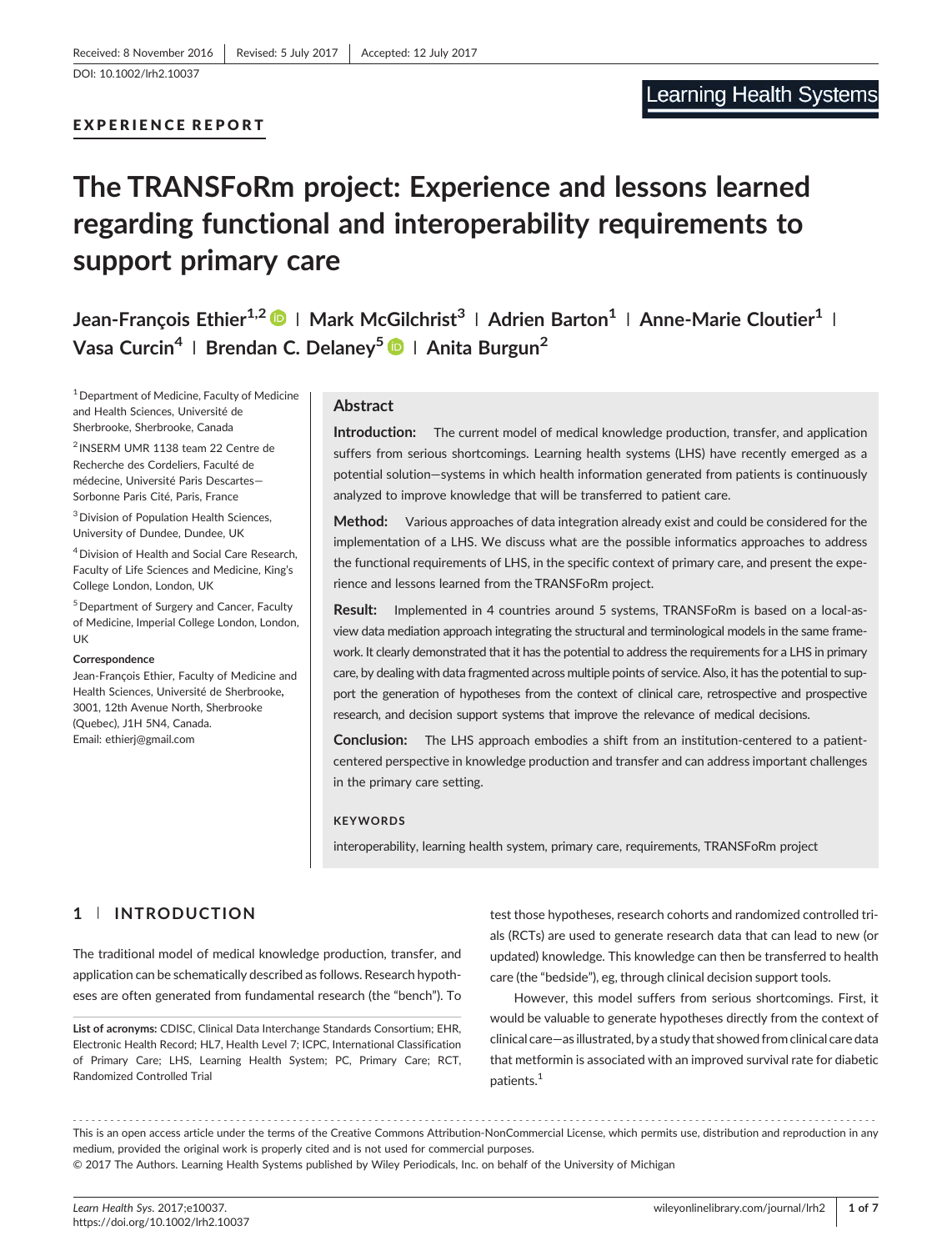Second, there are pragmatic issues in executing research projects based on cohorts and RCTs, which have been in a long‐term crisis. Both cost and the difficulty of recruiting patients to participate are issues $^2$ as well as the well‐described attrition risk for research cohorts. Additionally, RCTs are prone to bias in the selection of eligible subjects, controls, and outcomes measures. Moreover, they tend to have a low external validity, including in primary care (Fortin et al,  $^3$ ); as a matter of fact, a correct estimation of safety and effectiveness requires clinical trials in real‐ world settings, as diagnostic and therapeutic features are not necessarily transferable across populations with different prevalence and spectrums of disease.<sup>4</sup> However, the vast majority of research, be it diagnostic or intervention based, takes place in specialized centers and involves highly selected populations; consequently, patients in RCTs tend to be younger and healthier than real-world populations typically seen in primary care.<sup>5,6</sup>

Third, knowledge transfer is a slow process: even in countries like the UK, where a national agency (the National Institute for Health and Care Excellence) is funded to carry out this process, guidelines might be updated only once in a decade.<sup>6</sup> Moreover, clinicians encounter an increasing problem of memorization and prioritization of the potential applicable guidelines to a given patient at a given point on his health care trajectory.<sup>7</sup>

Finally, the 3 problems identified above are seriously compounded by a common technological issue: health and research data can be expressed according to various semantics, which are often poorly interoperable. To understand the complexity of the issue, note that the semantics of a piece of data constituted by a terminological code in a database field is encapsulated in 2 elements: the terminological code itself, and the structure of the database-this is the so-called "binding" of structural and terminological information.<sup>8</sup> For example, a code such as "ICPC‐X76" (from the International Classification of Primary Care) refers to breast cancer, but depending on the structure of the database in which it is located, an instance of this terminological code can denote various diagnoses of breast cancer, such as the diagnosis of a current condition of the patient, of a past condition of the patient, or of the current condition of a family member.

A potential solution to those problems has emerged with the concept of learning health system (LHS)—a system in which health information generated from patients within that system is continuously analyzed to improve knowledge that will be transferred to patient care (Figure 1). Various sources characterize LHS differently, but the  $10M<sup>9,10</sup>$  defines the LHS as a vision for an integrated health system "... in which progress in science, informatics, and care culture align to generate new knowledge as an ongoing, natural by‐product of the care experience, and seamlessly refine and deliver best practices for continuous improvement in health and healthcare."

We will present in this paper the lessons learned from the TRANS-FoRm project, a recent EU FP7 ( $7<sup>th</sup>$  Framework Programme for Research and Technological Development) project that aimed at comprehensively supporting the integration of clinical and translational research data in the primary care (PC) domain as part of a learning health care system to enhance patient safety.<sup>7,11,12</sup> To our knowledge, it was the first international LHS—being implemented in 5 countries (UK, Netherlands, Greece, Belgium, and Poland) around 6 systems—and the first LHS including PC.

This paper is structured as follows. First, we expose the background requirements for data integration in a LHS supporting primary care. Second, we present the various approaches of data integration that already exist, and how data mediation constitutes the most promising approach in a primary care context. Third, we show how the TRANSFoRM project was designed as a proof of concept for data mediation in a LHS. A discussion and conclusion follow.

## 2 | BACKGROUND

## 2.1  $\parallel$  The requirements of a LHS supporting primary care

A LHS has to satisfy a number of requirements, $13$  which include the following functional requirements. First, it should support prospective and retrospective research. Second, it should minimize the resources

# **Learning Health System**



Colour online, B&W in print

Colour online, B&W in print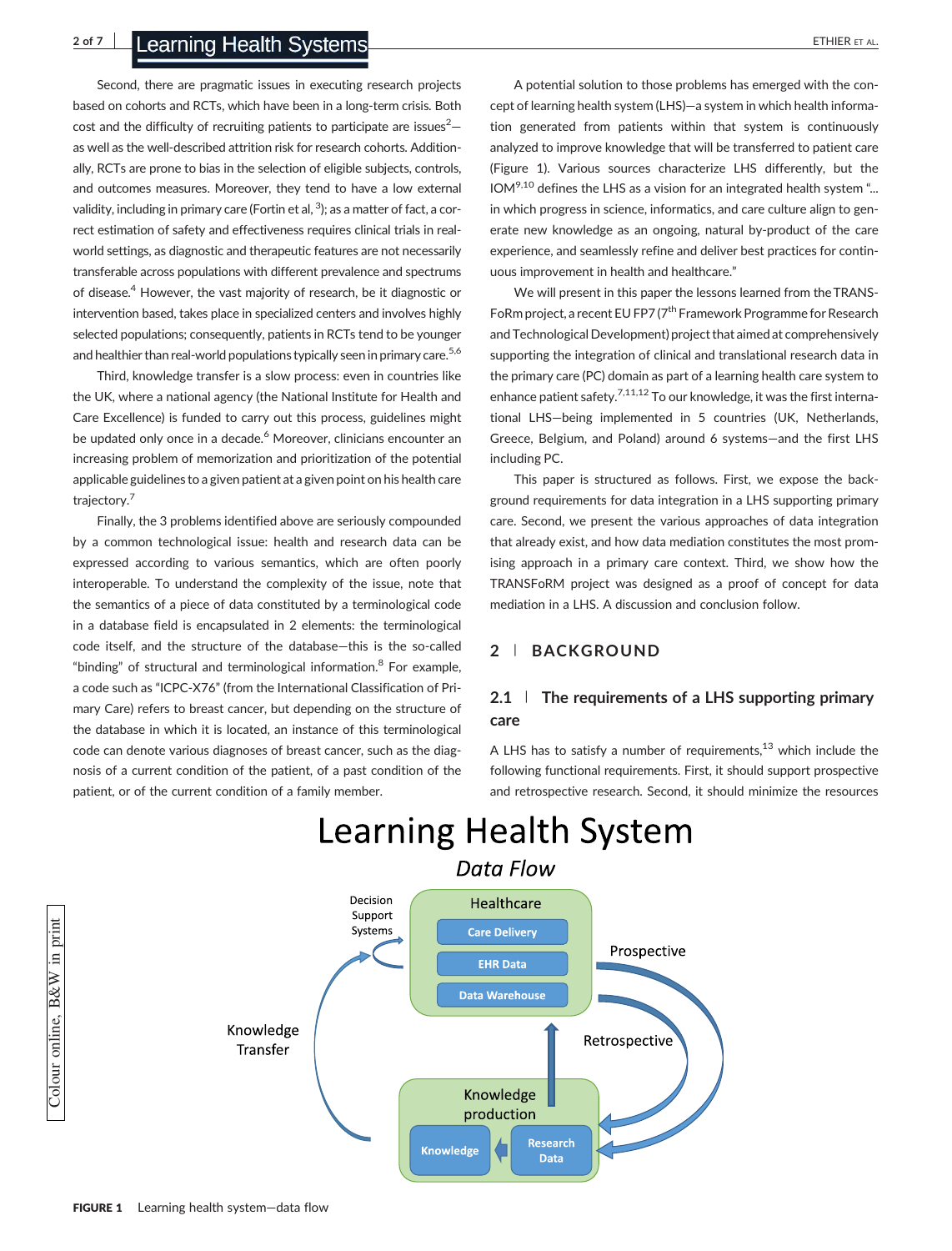required from an institution to participate in research projects. Third, it should enable decision support systems, by being able to provide relevant pieces of information, feedbacks, and alerts depending on both patient and population data. Fourth, it should be flexible enough to accommodate the addition of new data sources—or deletion or change of current ones. Fifth, it should enable data integration from multiple sources belonging to various fields, such as care, research, and knowledge data, by ensuring their interoperability.

### 2.2 Specificities of primary care

Primary care services are the cornerstone of the health care system. Nevertheless, implementing a LHS in this context is ambitious and faces many obstacles. First, to provide access to community‐based care for a greater population, PC is fractionated across multiple points of services; patient data are accordingly fragmented, making it difficult to get a complete picture for each patient. Another challenge results from the variability of numbers of patients and their clinical or demographic characteristics across primary care clinics, even within the same neighborhood. Those parameters are often unknown, and this complexifies the selection of the optimal set of clinics to answer a given research question.

Besides, various clinical and administrative activities have different requirements and often use their own information systems, with specific underlying processes and data models to support them. As a result, multiple electronic health records (EHR) systems are used in PC. To address this, a LHS cannot force EHR vendors to structure data differently; thus, a unique structural model cannot be imposed. Moreover, those multiple PC institutions have different mandates and legal frameworks,<sup>14</sup> which makes it impossible to copy all data into a central location.

Typically, PC clinicians are the first contact and main anchor for chronic disease long‐term care. Consequently, reasons for consultation

may vary significantly and are often not as clear as in specialized care, especially for undifferentiated symptoms or diseases. The scope of data generated and its granularity, as well as the way data are collected and stored, do vary and have an impact on their usability to answer a specific question. Because they are not restricted to 1 physiological system, PC institutions are greatly solicited to participate to various research projects which require significant resources. Because PC resources are limited and vary among sites, a successful implementation of a LHS in a PC context must minimize resources required from institutions to get them participating, and, often overlooked, maintain their participation over time.

Despite those difficulties, the implementation of a LHS in PC is a project of prime importance. As a matter of fact, PC can significantly benefit from the diagnostic decision support in a LHS, as it includes many patients presenting with undifferentiated problems, requiring timely and safe diagnostic activities.We will now present the possible informatics approaches that have been evaluated in the context of the TRANS-FoRm project to address the functional requirements for a LHS in PC.

### 3 | METHODS

Various approaches of data integration already exist and could be considered for the implementation of a LHS (see Table 1 for a summary). A first approach is "data warehousing" (see<sup>15</sup> for a recent review): integrating various data sources into a common data warehouse—typically using an extract-transform-load (ETL) process.<sup>16</sup> This approach is typically used to integrate various sources within an institution, $17$  where they can be leveraged to facilitate retrospective analysis by gathering patients with similar characteristics in retrospective patient cohorts. They could be considered for application on multiple sources scattered across institutions. However, as previously mentioned, institutions

| Method           | <b>Principle</b>                                                                                | <b>Advantages</b>                                                                                                                                                                     | Limits                                                                                                                                                                                                                                                            |
|------------------|-------------------------------------------------------------------------------------------------|---------------------------------------------------------------------------------------------------------------------------------------------------------------------------------------|-------------------------------------------------------------------------------------------------------------------------------------------------------------------------------------------------------------------------------------------------------------------|
| Data warehousing | Various data sources are<br>integrated into a common<br>data warehouse.                         | Facilitates retrospective analysis by<br>gathering patients with similar<br>characteristics in retrospective<br>patient cohorts.<br>Generally good performance.                       | - Distinct mandates, regulatory, and<br>legal frameworks for PC institutions<br>across various countries constitute an<br>obstacle to deliver data.<br>- Its use is limited to feed decision<br>support systems or optimally recruit<br>patients while in clinic. |
| Data federation  | All data sources are<br>structured identically.                                                 | - The same query could be run at<br>each site, and data could be easily<br>aggregated.<br>- Data are transmitted only when<br>needed and allowed by the local<br>data source curator. | - It is unrealistic to require that PC<br>institutions would coordinate and agree<br>to use the same data structures and<br>terminologies.                                                                                                                        |
| Data mediation   | Local data source models are<br>mapped to a central model<br>that supports query<br>expression. | - Each data source can keep its own<br>structure and terminology.<br>- Data are transmitted only when<br>needed and allowed by the local<br>data source curator.                      |                                                                                                                                                                                                                                                                   |
| global-as-view   | The central model is a view<br>of the sum or union of each<br>local model.                      | - Efficient.                                                                                                                                                                          | - Risks of asynchrony and incoherence<br>in a context in which the sources are not<br>predetermined.                                                                                                                                                              |
| local-as-view    | The central model is designed<br>independently of any local<br>source.                          | - More coherent and stable than<br>global-as-view.                                                                                                                                    | - Mapping each data source model to<br>a central model is time consuming.<br>- Somewhat less efficient than<br>global-as-view.                                                                                                                                    |

TABLE 1 Summary of the various methods, their advantages, and limits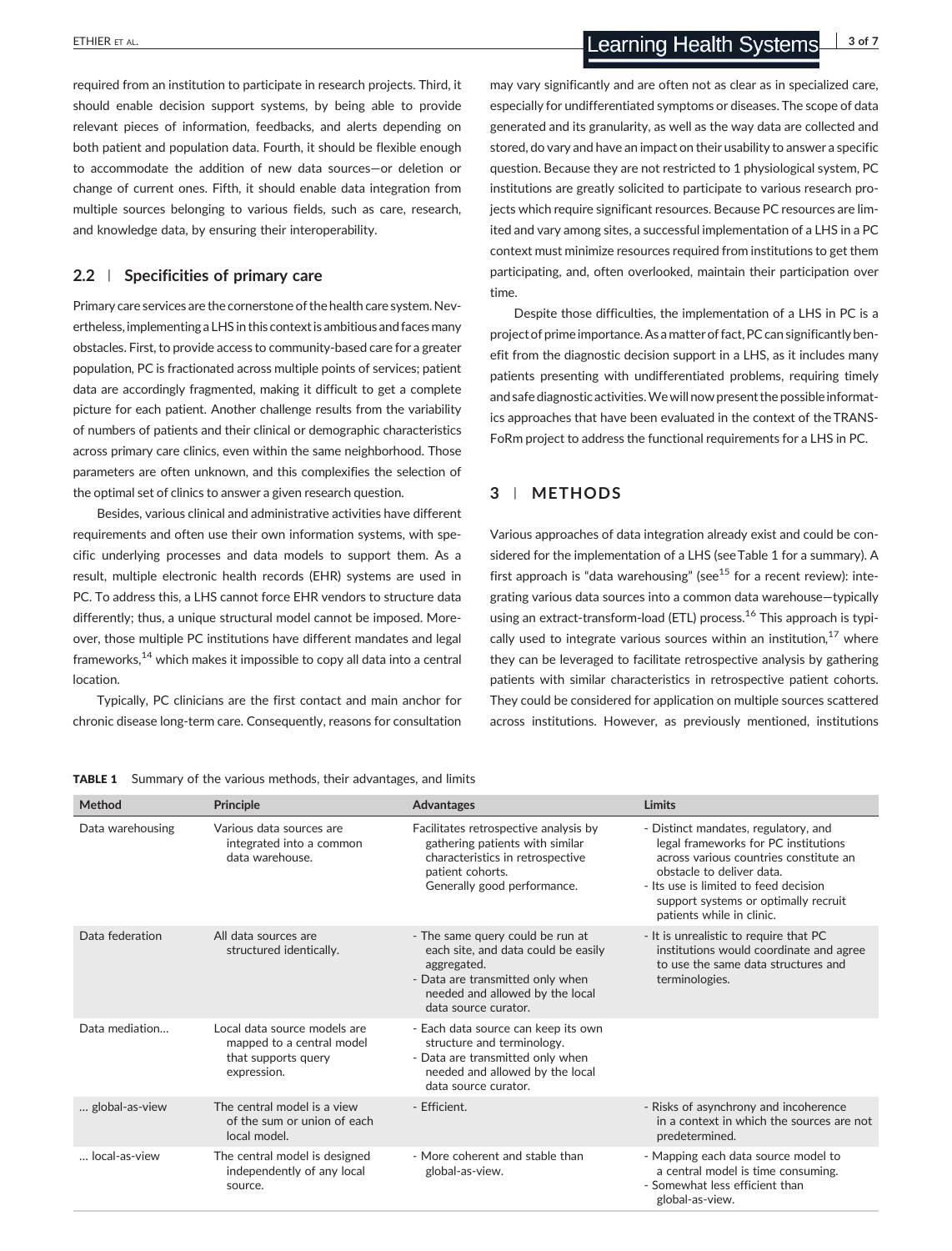4 of 7 Learning Health Systems **Expanditure Control Control Control** Control Control Control Control Control Control Control Control Control Control Control Control Control Control Control Control Control Control Control C

have distinct mandates or regulatory and legal frameworks, and most of them would not accept to deliver data in a bulk. The problem is compounded in the context of a LHS including PC, with data fragmented across multiple organizations, possibly in multiple countries.<sup>18</sup> Moreover, there is a delay between data generation in the source system and its transfer into the data warehouses. While this delay has been diminished in more recent implementations, it is significantly limits data warehouse use to feed decision support systems or optimally recruit patients as they are seen in clinic for new problems.

A second conceivable approach is called data federation, in which all data sources are structured identically. In such a system, the same query could be run at each site, and data could be easily aggregated. By contrast to a hypothetical data warehousing system that would span various institutions, data could reside in each institution and does not need to be stored in a central location: the relevant pieces of data could be transmitted only when needed and allowed by the data source curator. However, this approach is also not viable in the context of a LHS that would span from primary to tertiary care: it is unrealistic to require that PC institutions would coordinate and agree to use the same data structures and terminologies.

As a matter of fact, data federation can be seen as a specific case of the so-called "data mediation" approach, $19$  in which a central model is designed to support query expression sent to the system. Data mediation<sup>20-22</sup> can be implemented without imposing the same data structure and terminologies to the participating data sources. Local models can be produced to represent the structure of each data sources and then mapped to the central model. Queries can then be formulated based on the central model and translated in each data source into a query that can be executed locally; data are then returned centrally and aggregated. This system present several advantages: each data source can keep its own structure and terminology, and data are transmitted only when needed and allowed by the local data source curator. For those reasons, a data mediation system is the preferred choice for a LHS involved in PC, which needs to integrate data from multiple sources, when centralization or change of data source structures cannot be mandated.

A data mediation system requires a mapping between the central model and each local model.<sup>23</sup> This can be implemented in 2 different ways. In the global-as-view approach, $^{24}$  the central model is a view of the sum or union of each local model—and therefore a direct reflection of the available sources at a specific time. However, any change in the local sources may induce a change in the central model, which raises serious risks of asynchrony and incoherence with the platform applications using it. This is a problem, as all sources that will ultimately be part of the system cannot be known at the start, the contact with some sources can be lost during the implementation of the LHS, and sources will evolve over time. Therefore, an alternative approach called "local‐as‐view" is often preferred, in which the central model is designed independently of any local source. Such a system may present some performance impact in specific use-cases, but it is significantly more stable: if a local source is modified, only the mapping between this source model and the central model need to be updated, whereas the mappings involving other local sources are unaffected.

Note that the central model cannot rely on query requirements elicited by a focus group of users, as many queries to be executed in the LHS cannot be known ahead of time. Therefore, such a system requires its central model to evolve cumulatively: any query that can be formulated with a former version of the central model should still be expressible with a newer version, and the gain in expressivity of the newer version should enable to formulate new queries. To devise such central models, "ontologies" are a natural tool: they are structured terminological framework represented in a computerized form, which formalize and explicit the logical relations between the entities of a domain. For example, the ontology FMA (Foundational Model of Anatomy25) defines the entities Organ, Heart or Mitral\_valve, and formalize relations such as Heart is\_a Organ or Mitral valve part of Heart. Well-designed ontologies-especially those who are built according to the so-called realist methodology—can provide a central model that can evolve cumulatively.<sup>11</sup> To sum up, a data mediation system in the local-as-view approach whose central model is built as an ontology can enable a dynamic—rather than static—approach of interoperability, as it can accommodate both new queries and changes of available data sources.

We will now present how this local-as-view data mediation system has been used in the context of the TRANSFoRm project.

### 4 | THE TRANSFoRm EXPERIENCE

As mentioned earlier, the TRANSFoRm project was a proof of concept of an international LHS based on PC, supporting 3 different kinds of applications: recruitment for a prospective study, analysis for a retrospective genomic‐clinical study, and decision support.

TRANSFoRm involved a variety of data sources in different computer formats (such as relational databases and XML data extract files), with different structures, and using different terminologies. Given this heterogeneity, TRANSFoRm was based on the data mediation with a local‐as‐view approach, as described earlier. Developing this LHS required to develop a unified structural/terminological interoperability framework to enable data integration from various sources. On the structural side, data source models had to be mapped with a central model. On the terminological side, terminological codes pertaining to different terminologies but referring to the same real‐world entity (eg, the same disease) had to be represented as synonyms.

In this part, we will first explain how the central model was represented as an ontology; second, we will explain how LexEVS was used both to map the data source models to the central model, and to represent synonymy relations between terminological codes; third, we will present the applications of TRANSFoRm.

#### 4.1  $\parallel$  The ontology CDIM as the central model

The central model in TRANSFoRM was represented as an ontology named CDIM (Clinical Data Integration Model $11$ ), which was designed to represent clinical entities relevant to primary care. CDIM was built according to OBO Foundry principles<sup>26</sup> $-$ a set of principles guaranteeing compatibility between modular, open‐access, and complementary ontologies.

The OBO Foundry is to date one of the most significant attempts to build interoperable ontologies in the biomedical domain. When building an ontology for a domain not yet covered in the OBO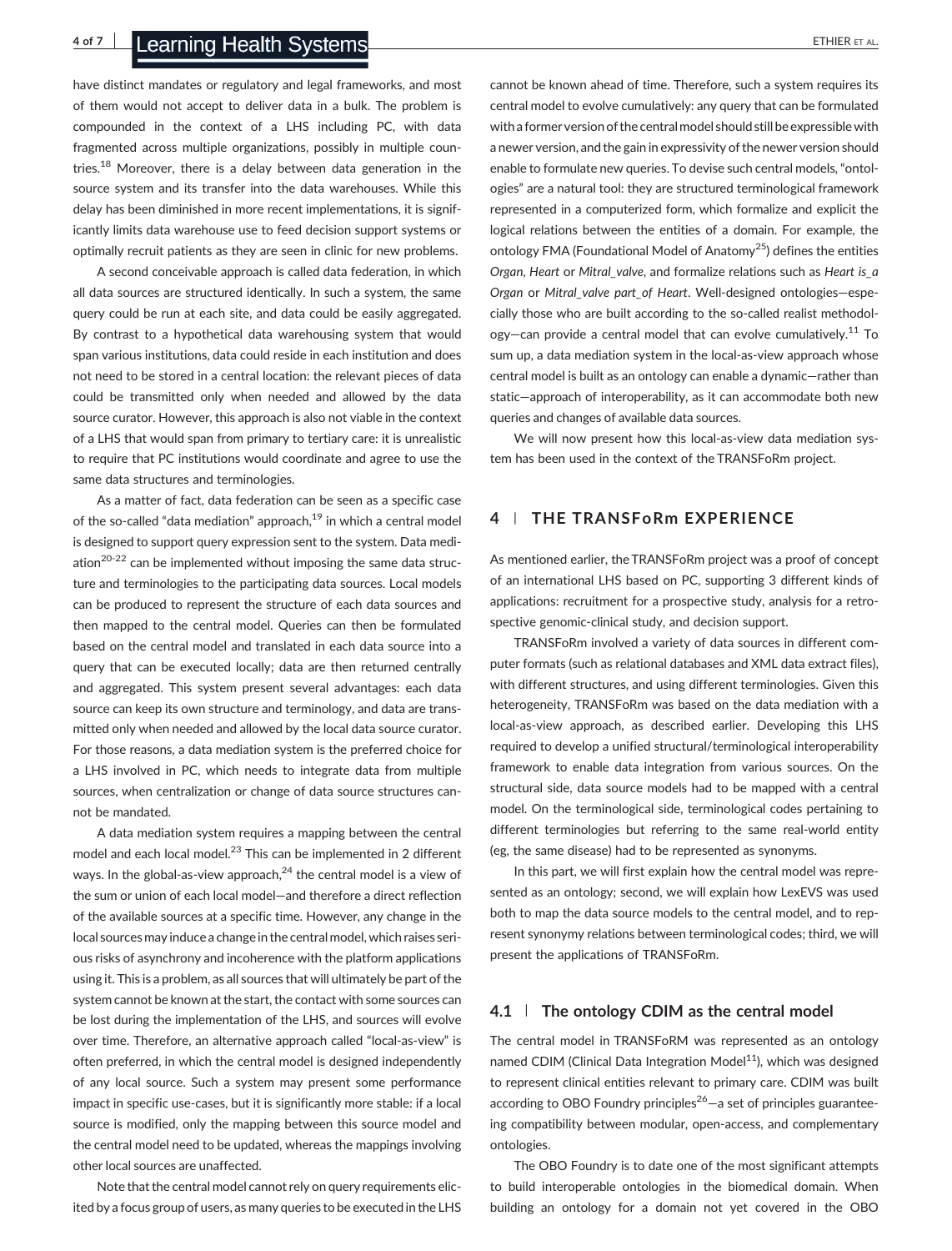Foundry, categories from former OBO Foundry ontologies should be reused whenever possible, leading to a largely cumulative development. It therefore provides a natural framework for a central model like CDIM that could be expanded and reused in future projects.

# 4.2 | Using LexEvs for structural/terminological binding

Several tools such as LexEvs and Bioportal<sup>27</sup> have been developed to facilitate the management of semantic biomedical resources. LexEVS was chosen for 2 main reasons. First, LexEVS can be used locally, whereas Bioportal is based on a central server. This enables higher control over the information, with 2 noticeable advantages: there is no risk of losing access to our data when the central system is updated, and there is no need to store confidential information on an outside system (because of confidentiality concerns, EHR companies would not agree to put their EHR data model in a public server). Second, LexEVS enables more flexibility. While LexEVS was initially designed to accept terminology files, loader helper modules can be created to expand its use to load structural models too. This enables coherent and complete binding within the same system (LexEVS) to subsequently serve the information uniformly.

This project made a 2‐fold use of LexEvs (see Figure 2). A first, classical use was to map codes between various terminologies—with relations of synonymy or quasi‐synonymy. For example, ICPC‐T90.2 and ICD10‐E11 can be mapped by a synonym relation, as they both refer to diabetes mellitus type 2. Codes can also be gathered in "value sets", which are groups of terminological codes—such as the value set for diagnosis, the value set for symptoms, or the value set for infection causes.

The second, novel use of LexEVS consists in mapping the central model CDIM with each local source models, relating entities from the central model with combination of fields in the local data source. Thus, it integrated both structural and terminological models in the same framework. Finally, it represented the binding between the structural and terminological framework by relating entities from the central model to value sets—for example, by relating the entities "patient current condition diagnosis" or "patient past condition diagnosis" to the

value set for diagnosis. Traditionally, the structural models of the data source have not been available in a standardized manner. This is important to enable coherent and efficient structural/terminological binding.

For example, in Figure 2, a field in a database might be named Dx and contain the value ICPC‐T90. Given that Dx represents a patient current diagnosis, and the term T‐90 denotes non‐insulin dependent diabetes in the International Classification of Primary Care 2 (ICPC‐ 2), we can assert that this represents a current diagnosis of non‐insulin dependent diabetes. To express this knowledge in a general fashion, Dx is mapped to the CDIM entity "Patient current diagnosis", and ICPC‐T90 is mapped to synonym entities in other terminologies such as ICD10‐E10.

Finally, LexEvs supports HL7 CTS2 (common terminology services 2) standards, which are an agreed upon set of methods to interact with a terminology server. Thus, the LHS can serve the structural data source models to any application in a format congruent with those standards. This is important to facilitate reuse of information across systems instead of always recreating new models in different systems.

## 4.3 | Applications

The LHS was applied on 3 use cases. First, a retrospective diabetes clinical‐genomic study, which demonstrated that linked genomic and clinical data, could be used across several countries using the same platform. Second, a diagnostic decision support system in case of chest pain, abdominal pain, and shortness of breath, $28$  which demonstrated that giving early prompts of diagnosis to clinicians was more favorable than giving late prompts. $29$  Third, a prospective acid reflux clinical study, an international RCT evaluating dosing regimen of proton pumps inhibitors (medication used for gastric reflux) on multiple sites.<sup>2</sup> Note that the LHS supported existing standards such as the CDISC Operational Data Model, enabling prospective RCT to be developed using CDISC research standards (in the form of the Operational Data Model,  $ODM - cf.<sup>30</sup>$  and to be deployed on the TRANSFoRM platform. Study recruited over 600 patients in 4 countries (Poland, Greece, UK, Netherlands) and 5 different EHR Software suites.<sup>31</sup>



Colour online, B&Win, print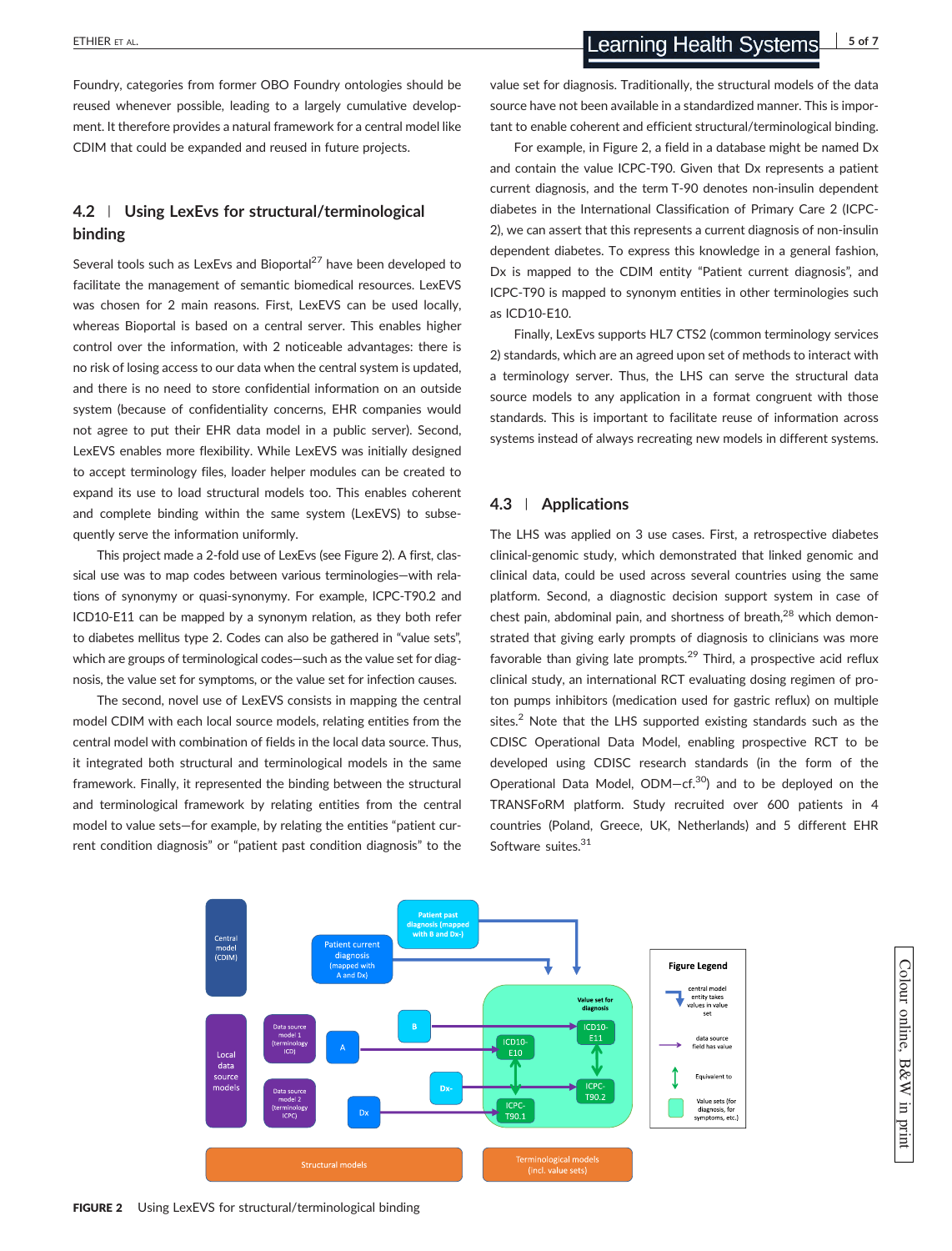## 5 | DISCUSSION AND CONCLUSION

The framework described above can address the challenges mentioned earlier in knowledge production, transfer, and application.

The mediation approach can allow a LHS to address the interoperability issue by providing a unified structural‐terminological interoperability framework encompassing several kinds of mappings: between the central model ontology and the local data models, between various terminologies, and between the models and value sets of terminological codes. Such a dynamic approach of interoperability can integrate new data sources along the way and remain stable when former sources are changed or lost. Thus, such a system could likely be extended to enable the integration of various styles of data sources (existing cohorts, RCTs, omics, laboratories, etc.) whose structures and supported terminological resources differ.

The mediation approach enables a LHS to address the 3 problems mentioned in the introduction. By integrating health care data from various sources, it has the potential to support a system generating hypotheses from the context of clinical care. The value of hypothesis generation was demonstrated eloquently by the association between Metformin (diabetes drug) and better cancer survival, leading back to fundamental research work to elucidate this potential effect.<sup>32</sup> While having a significant impact on large‐scale projects, it can also be quite helpful to help generate quality improvement questions in a clinic, e. g., "which proportion of our diabetic patients have had a lab test (HBA1C) in the last year?" By facilitating audit and feedback activities for health care professionals, it facilitates knowledge transfer, eg, indicating relevant scientific articles for improving follow‐up of diabetic patients.

The platform can also support retrospective and prospective research, by assessing the feasibility of research and identifying potential research sites. More specifically, it can support "pragmatic RCTs", which use data generated from health care to recruit patients and pre-load electronic case report forms for RCTs. Not only can it facilitate patient recruitment, it can also pre‐populate electronic case‐ report forms with EHR record data as demonstrated in TRANSFoRm. Moreover, the outcome assessment is facilitated via routine data collection. In a recent controlled effectiveness trial conducted in 75 general practices, Vestbo et al<sup>33</sup> used an integrated primary and secondary care EHR to collect their outcomes measures and report adverse events in real time.

Finally, a LHS can also use routine EHR data to support decision support systems that improve the relevance of medical decisions by contextualizing guidelines upon the characteristics of the target population. In particular, it can support diagnostic decision aids, which are less investigated and more difficult to devise than, eg, therapeutic decision aids, $34$  and require the use of data captured during the medical visit.

Such a system has therefore the potential to address the requirements for a LHS in PC, by dealing with data fragmented across multiple points of service, which have populations of patients with various clinical and demographic characteristics, use different data structures, containing data with various scope and granularity, while lowering the investment in time and resources required from those facilities. To summarize, the LHS approach embodies a shift from an institution‐centered to a patient‐centered perspective in knowledge production and transfer.

The approach presented here could be extended in various directions. First, it could also include specialized care linked with PC. Second, the central model ontology could be extended. Currently, most queries need to be written using both the language of the ontology and some terminological codes; as an example, querying for patients with diabetes type 2 would require to refer to diabetes type 2 using a terminological code such as ICPC‐T90.2 or ICD10‐E10. However, if the ontology was to encompass all disease entities, then queries could be formulated using only the ontological language. Such disease entities could be modelled in the framework of the Ontology for General Medical Science (OGMS) [3], which provides a general model of disease.

Third, a challenge would be to integrate complex temporal reasoning, such as whether a patient was hospitalized on a ward during a period of nosocomial infection such as Clostridium difficile. Fourth, it would be conceivable to formulate ethical guidelines in the language of the central model ontology that would determine whether a submitted query is readily ethically acceptable, unacceptable, or requires further evaluation by ethics authorities.

#### CONFLICT OF INTEREST DISCLOSURE

No conflict of interest to be declared by any co-author.

#### ORCID

Jean-François Ethier <http://orcid.org/0000-0001-9408-0109> Brendan C. Delaney **b** <http://orcid.org/0000-0002-3518-0131>

#### **REFERENCES**

- 1. Eurich DT, Majumdar SR, McAlister FA, Tsuyuki RT, Johnson JA. Improved clinical outcomes associated with metformin in patients with diabetes and heart failure. Diabetes Care. 2005;28:2345‐2351.
- 2. Mastellos N, Andreasson A, Huckvale K, et al. A cluster randomised controlled trial evaluating the effectiveness of eHealth-supported patient recruitment in primary care research: the TRANSFoRm study protocol. Implement Sci IS. 2015;10:15. [https://doi.org/10.1186/](https://doi.org/10.1186/s13012-015-0207-3) [s13012](https://doi.org/10.1186/s13012-015-0207-3)‐015‐0207‐3
- 3. Fortin M, Dionne J, Pinho G, Gignac J, Almirall J, Lapointe L. Randomized controlled trials: do they have external validity for patients with multiple comorbidities. Ann Fam Med. 2006;4(2):104‐108. [https://](https://doi.org/10.1093/fampra/cmv012) [doi.org/10.1093/fampra/cmv012](https://doi.org/10.1093/fampra/cmv012)
- 4. Brenner H, Gefeller O. Variation of sensitivity, specificity, likelihood ratios and predictive values with disease prevalence. Stat Med. 1997;16:981‐991.
- 5. Louie V, Latt NL, Gharibian D, et al. Real‐world experiences with a direct‐acting antiviral agent for patients with hepatitis C virus infection. Perm J. 2017;21. [https://doi.org/10.7812/TPP/16](https://doi.org/10.7812/TPP/16-096)‐096
- 6. Martin K, Bégaud B, Latry P, Miremont‐Salamé G, Fourrier A, Moore N. Differences between clinical trials and postmarketing use. Br J Clin Pharmacol. 2004;57:86‐92. [https://doi.org/10.1046/j.1365](https://doi.org/10.1046/j.1365-2125.2003.01953.x)‐ [2125.2003.01953.x](https://doi.org/10.1046/j.1365-2125.2003.01953.x)
- 7. Delaney BC, Curcin V, Andreasson A, et al. Translational medicine and patient safety in Europe: TRANSFoRm—architecture for the learning health system in Europe. Biomed Res Int. 2015;2015:961526. [https://](https://doi.org/10.1155/2015/961526) [doi.org/10.1155/2015/961526](https://doi.org/10.1155/2015/961526)
- 8. Rector AL, Qamar R, Marley T. Binding ontologies and coding systems to electronic health records and messages. Appl Ontol. 2009;4:51‐69.